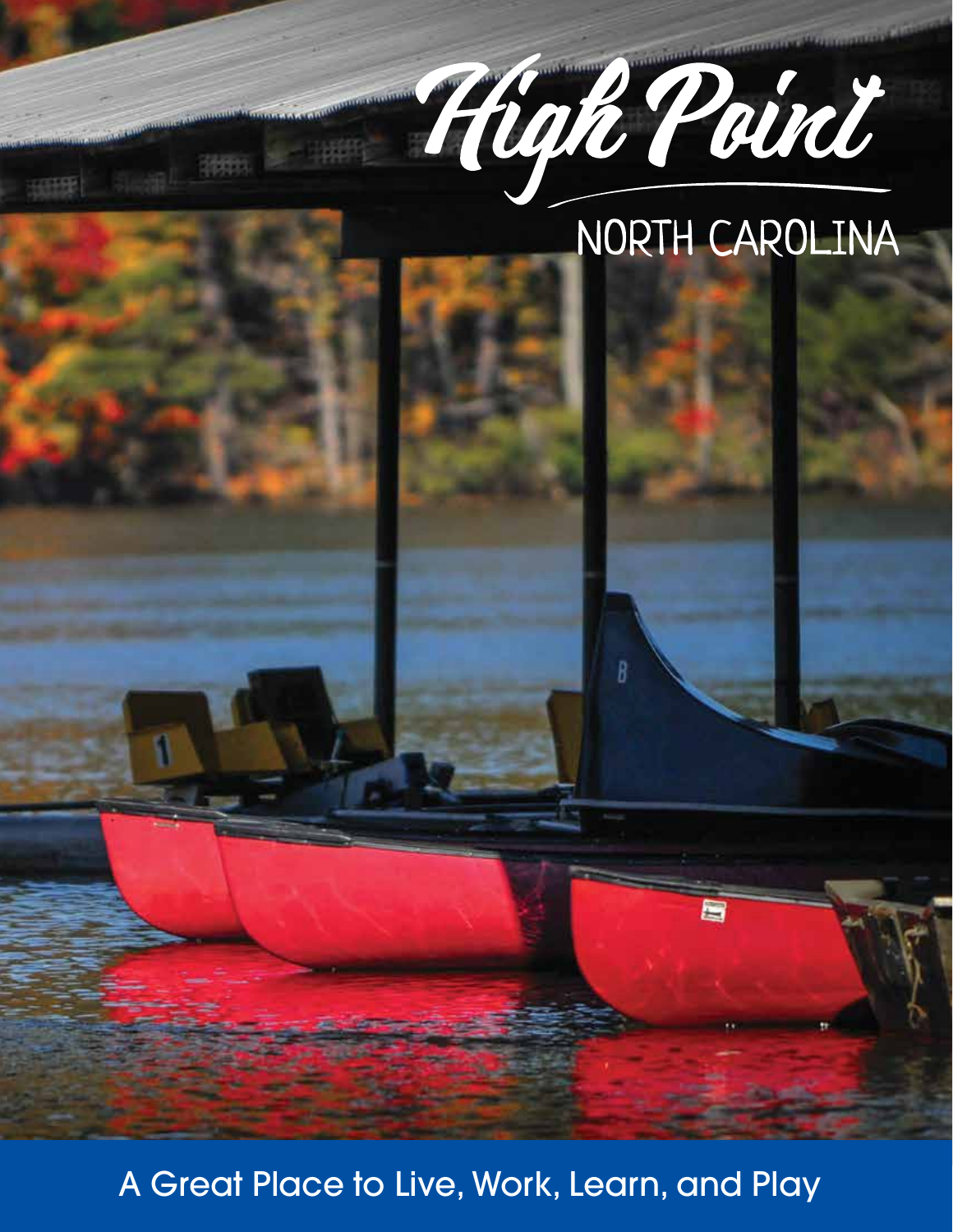High Point is not too big, not too small—*the perfect place to make yourself at home.™* Our central location, temperate climate and lower cost of living provide abundant opportunities to enjoy outdoor recreation, the arts, shopping and fine dining, creating an enhanced quality of life for those looking to relocate.

Tree-lined neighborhoods with beautiful parks and lakes serve as the backdrop for a vibrant community of 110,000 people. Major interstates and a nearby international airport provide easy access whether you are driving to beautiful sandy beaches and the scenic Blue Ridge Mountains or flying around the world. The cost of living index is 92.2, which is 6.1% lower than the North Carolina average and 9.8% lower than the national average.

With more than 40 parks, multiple golf courses, paved greenways and hiking trails as well as two lakes for boating and fishing, there are abundant opportunities to enjoy the outdoors. The High Point Area Arts Council offers ongoing music, theater and dance programs, and there are multiple annual events such as the John Coltrane International Jazz and Blues Festival, Hi-Fest, and the Autumn Rowing Festival.

You'll find that High Point has a philanthropic heart with dozens of meaningful volunteer opportunities to give back and to make new friends. For personal enrichment, take a wide range of classes at Guilford Technical Community College, or enjoy cultural, educational and sporting events at High Point University.

### High Point invites you to move here *and make yourself at home! ™*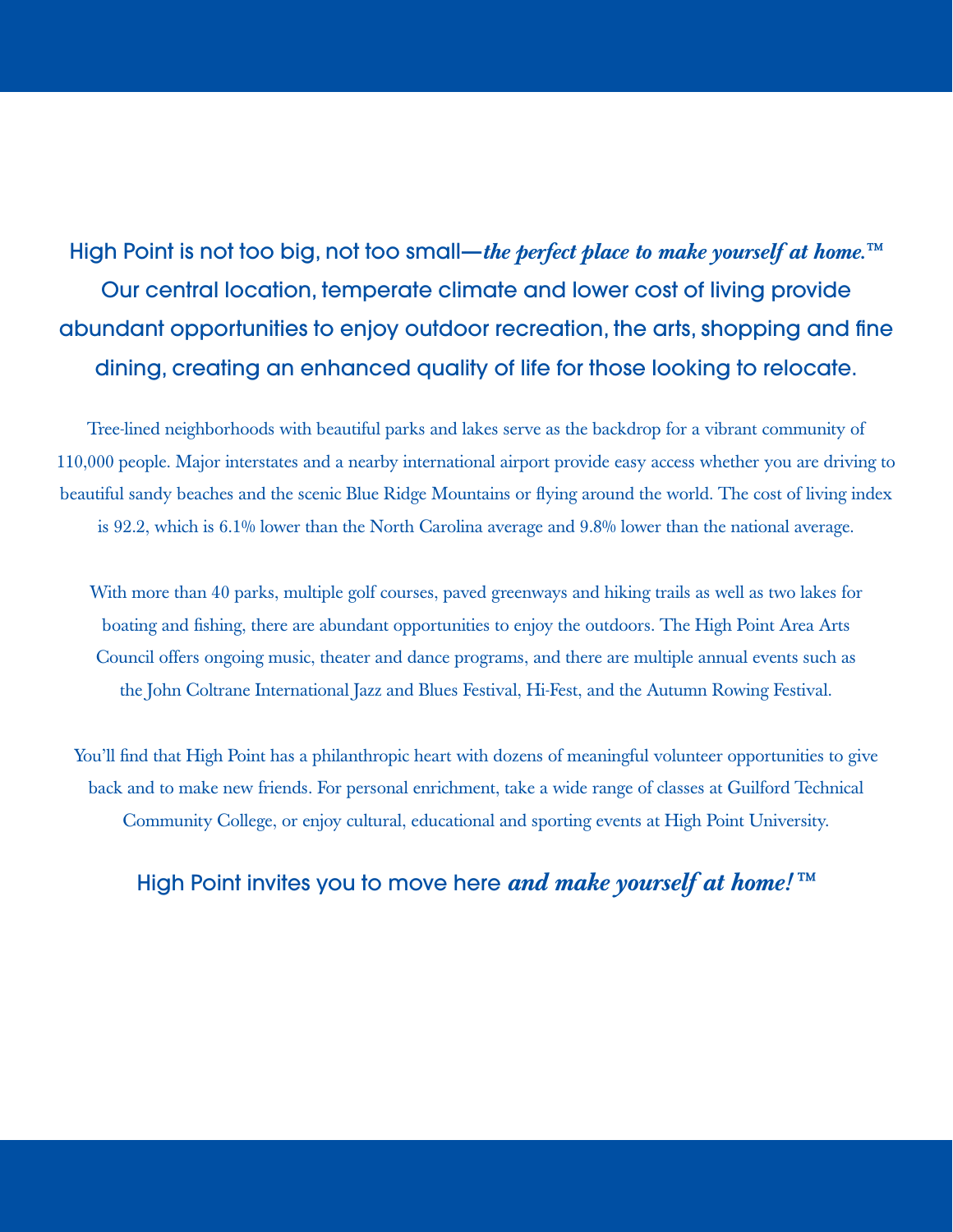

# There's Always Plenty of Fun Things to Do in Jamestown and High Point

#### Delight in the Great Outdoors

Enjoy outdoor activities year-round. We have more than 40 public parks, paved greenways, hiking trails and 10 golf courses as well as two lakes. The 376-acre Piedmont Environmental Center, the High Point Greenway and Bicentennial Greenway offer nine-and-a-half miles of paved greenway and 11 miles of unpaved hiking trails, while Oak Hollow Lake and City Lake Park provide opportunities for boating and fishing. The Oak Hollow Marina offers sailing classes, sailboat rental, boat storage spaces, bank fishing and picnic areas.

Featured amenities include The High Point Country Club, which has two beautiful clubhouses, tennis courts, swimming pools and one of the state's top golf courses. Oak Hollow Golf Course is also considered a prime municipal golf course and Blair Park Golf Course is a convenient course just outside the downtown district. Several private golf courses also are available nearby.

#### Kids Have Fun Too!

High Point offers a great family life. From arts activities and year-round sports leagues to a library rich with storytelling and educational programs, this is a family-oriented community. The High Point Museum, including the 1786 John Haley House, is a fun way to learn about history, while the Piedmont Environmental Center encourages kids and adults to get close to nature. For the more adventurous, Kersey Valley Attractions offers challenges from zip

lines to high ropes and laser tag. In addition, High Point University hosts special Christmas programs and other family-friendly activities throughout the year.

#### Enjoy Arts, Sports, Nightlife and More

High Point is home to a thriving arts community. The High Point Area Arts Council offers ongoing music, theater and dance programs while the Theatre Art Galleries features local and regional exhibits, as well as ongoing art education programs. High Point Theatre hosts the Passport to Entertainment Series, featuring an array of performers from contemporary jazz to world renowned comedians.

Yearly events include the John Coltrane International Jazz and Blues Festival, High Point Autumn Rowing Festival, the Uncle Sam Jam: An Independence Day Celebration, A Day in the Park, Design Access and the Castle McCulloch Mardi Gras of the Carolinas.

The new multipurpose stadium in downtown High Point will host a team from the Atlantic League of Professional Baseball Clubs as well as other exciting events, including sporting events, concerts, and more. Craft breweries, restaurants, residential living and other amenities are being developed around the stadium to create a vibrant downtown for everyone to enjoy!

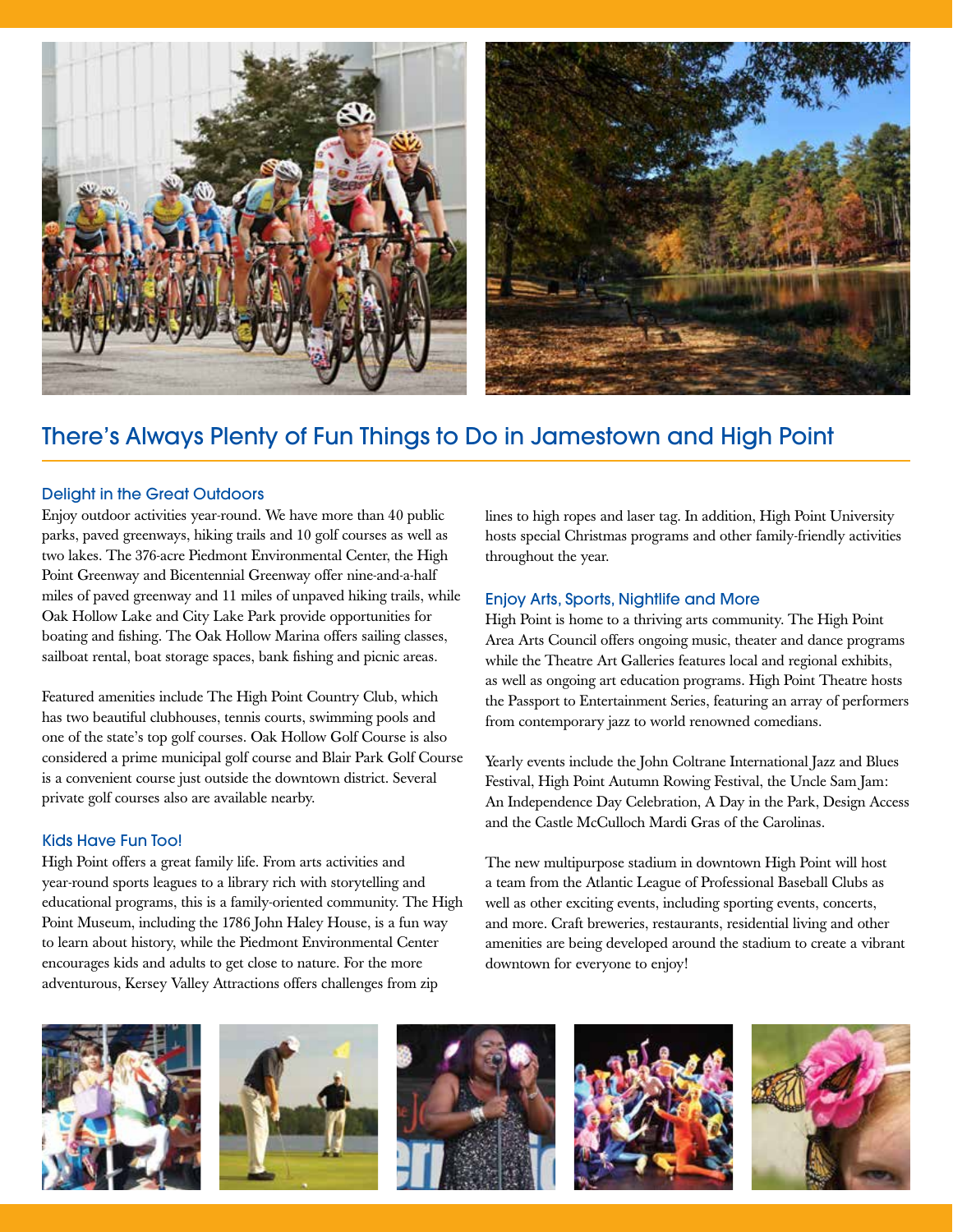

## A Snapshot of Life in Jamestown and High Point

#### Central Location: Travel with Ease

Four major interstates meet in High Point with easy access to all that North Carolina has to offer, from white sandy beaches to the Blue Ridge Mountains. An international airport, located within a short driving distance, makes air travel convenient. To plan your trips, whether for the day or for the week, start at the High Point Regional Visitors Center.

#### Mild Climate to Enjoy All Four Seasons

Discover why our state is known for its Carolina blue sky. High Point enjoys a temperate climate and the natural beauty of four distinct seasons, with mild winters and long fall and spring months. The average high temperature in High Point is 78.7 degrees, and the average low is 41.9 degrees.

#### Getting More from the Low Cost of Living

With a 92.2 cost of living index, Jamestown-High Point is 6.1% lower than the state average and 9.8% lower than the national average. The Guilford County tax rate is just \$0.76/\$100 and home prices are the lowest in the Triad region.

#### We Furnish the World: The Home Furnishings Capital of the World™

Each April and October, High Point is the host to the High Point Market, an international trade show. We furnish homes, offices, hotels and other facilities—literally around the world. Rooted in the industry dating back to 1889, High Point has more than 50 home furnishings stores and outlets open to the public, and various interior design services that enable access to our beautiful trade-only showrooms. We invite you to discover how High Point furnishes the world.









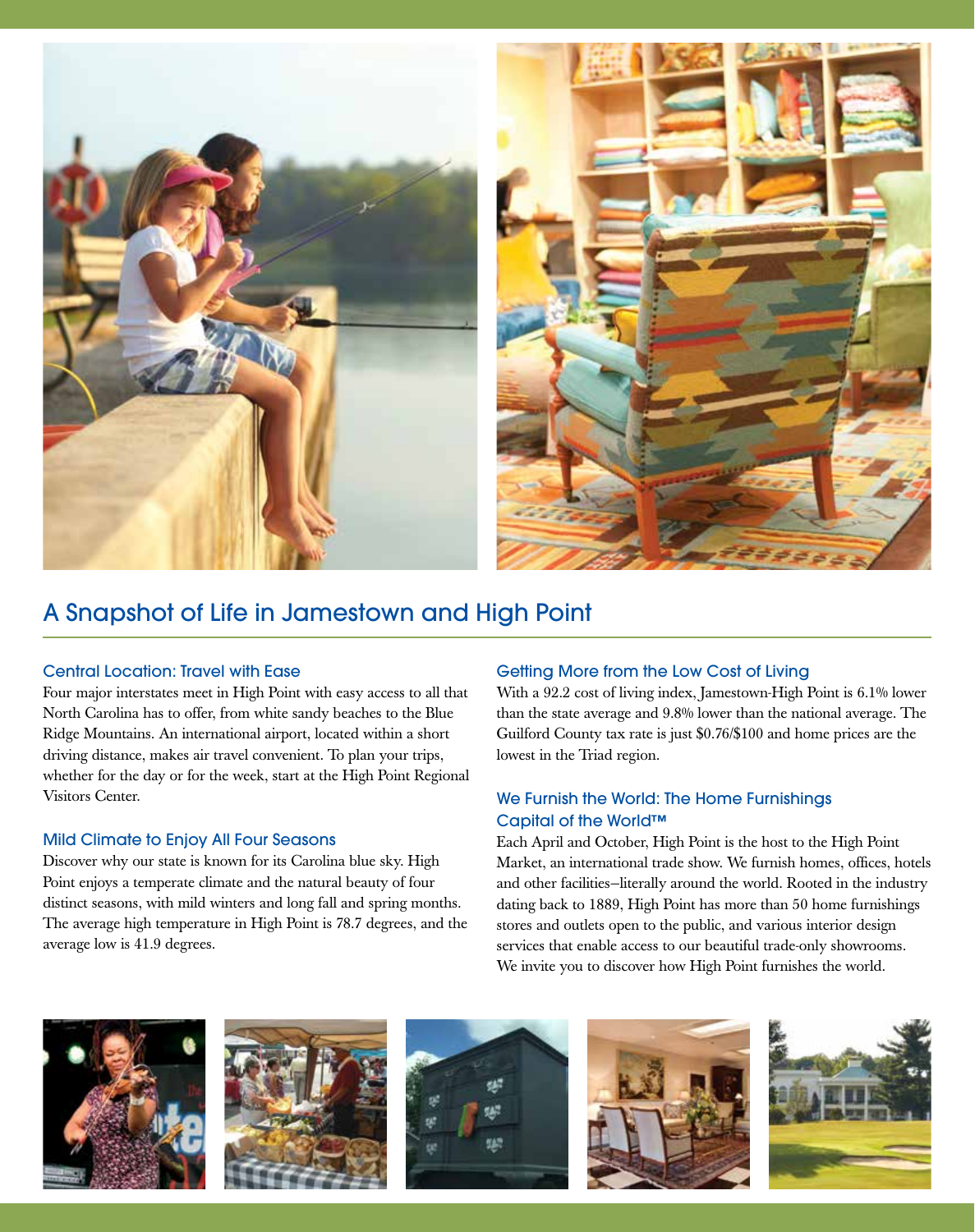



# A Great Place to Learn

The High Point area offers a variety of public and private schools. For more information on individual schools, please visit schoolsinhighpoint.org.

#### Public Schools

Elementary Schools Allen Jay Fairview Florence Johnson Street Global Studies K–8 Kirkman Park Spanish Immersion/ Traditional Montlieu Academy of Technology Northwood IB PYP World School Oak Hill Oak View Parkview Expressive Arts Shadybrook Southwest Triangle Lake Montessori Union Hill

#### Middle Schools

Allen Jay Preparatory Academy Ferndale IB World School Penn-Griffin School for the Arts 6–12 Southwest Welborn Academy of Science & Technology

#### High Schools

Academy at Central Andrews and Aviation Academy High Point Central Middle College at GTCC HP Southwest

#### Private Schools

Elementary – High School Hayworth Friends School High Point Christian Academy Shining Light Academy (though 10th) The Piedmont School (through 9th) Tri-City Christian Academy (through 10th) Wesleyan Christian Academy Westchester Country Day School

#### Elementary – 8th Grade

Baldwin's Chapel 7th Day Adventist Church School (through 7th) High Point Friends School Immaculate Heart of Mary Catholic School Phoenix Academy (Charter School)

#### High Schools

Bishop McGuinness Catholic High School (Kernersville) Brittain Academy His Village Academy

#### Continuing Education

Guilford Technical Community College offers technical studies as well as personal enrichment classes from home and garden to foreign language to music and photography. High Point University, ranked #1 in Best Regional Colleges in the South by *U.S. News & World Report*, offers undergraduate and graduate degrees. Many cultural, educational and sporting events at local schools and universities are open to the public.









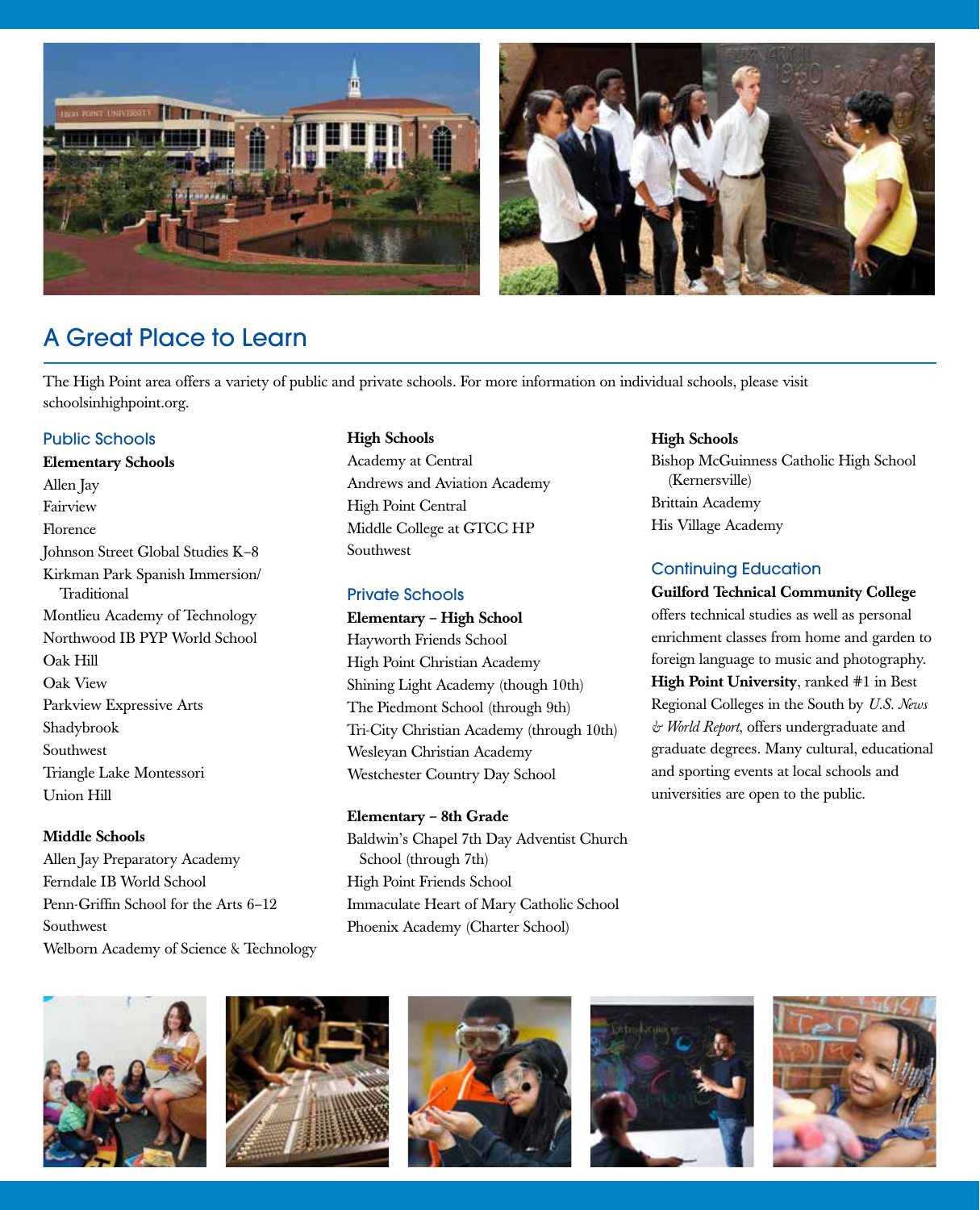## Comprehensive Medical Care

High Point Regional Hospital and other local providers offer a range of primary service including cardiac care, cancer treatment, neuroscience, women's health, emergency medicine and joint replacement. U.S. News & World Report ranked High Point Regional Hospital among the best in North Carolina, including being rated as "High Performing" for Chronic Obstructive Pulmonary Disease (COPD), heart failure and hip replacement.

In addition to High Point Regional Hospital, Cornerstone Healthcare (an affiliate of Wake Forest® Baptist Health) is headquartered in High Point and is a group of more than 275 physicians and advanced practice providers representing a wide range of specialties. High Point also offers a variety of world-class senior living options and is within a short drive of Wake Forest Baptist Medical Center in Winston-Salem and The Moses H. Cone Memorial Hospital in Greensboro.

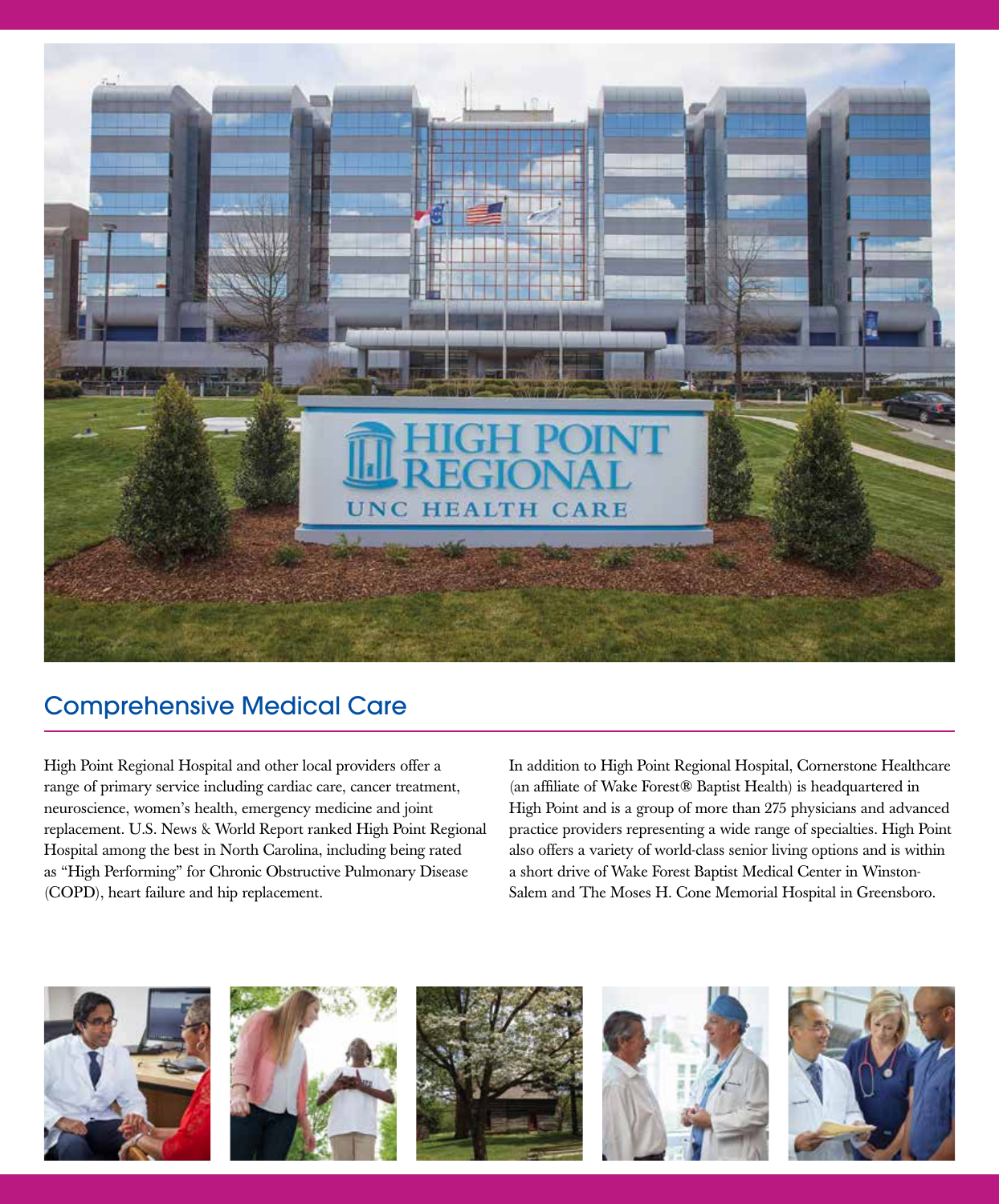

## Housing Market and Realtors

High Point offers a wide range of home choices, including those in urban and suburban settings. The median home cost in High Point is below the national average, and the city is an attractive market for reselling at home. High Point offers a variety of real estate agencies, including large, national agencies; regional agencies and local, specialized agencies.

Where's the best place to begin your home search? Visit High Point's Regional Visitors Center for plenty of information about your home search and for helpful tips to get started!